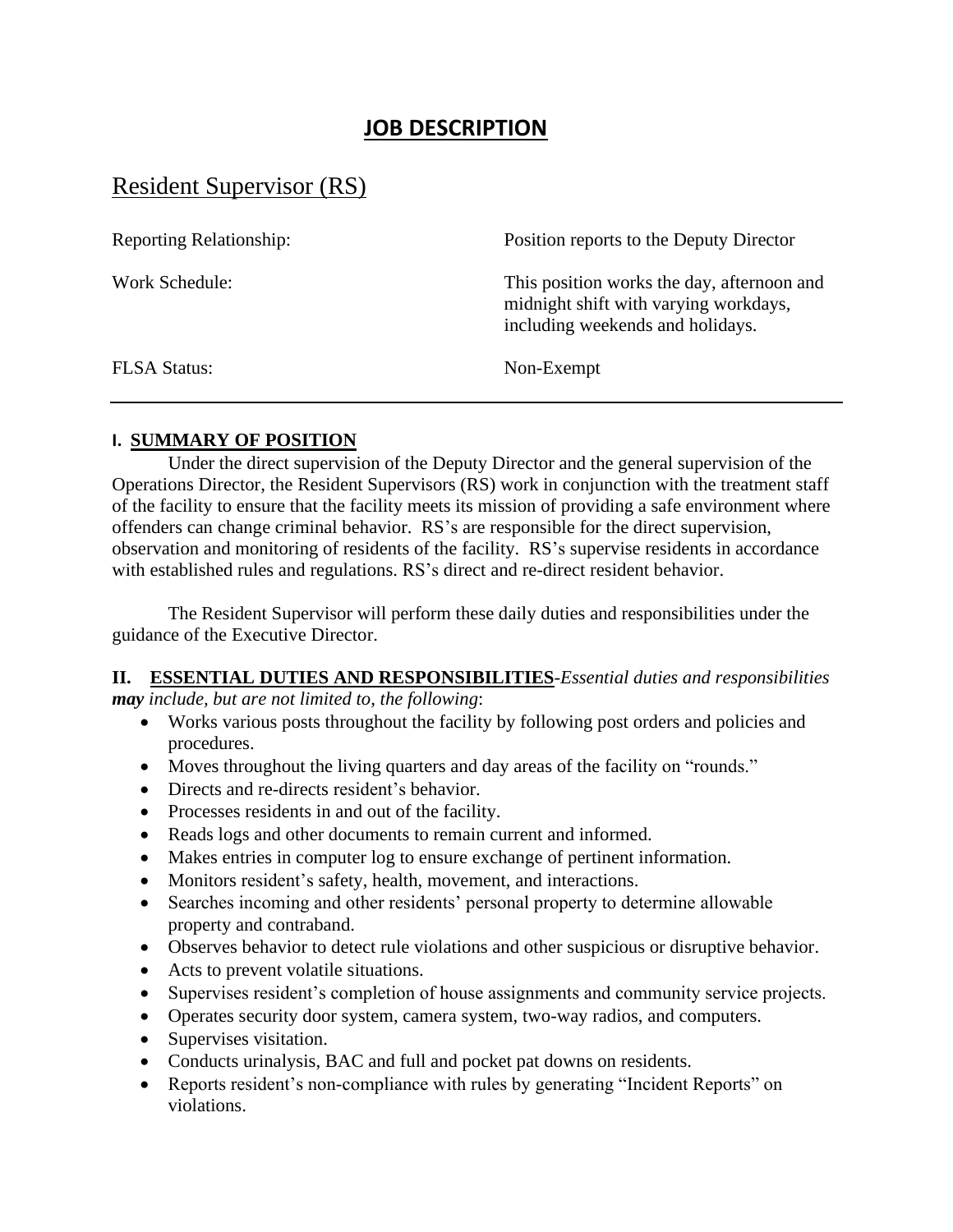- Communicates clearly and concisely with staff, residents, visitors, and others.
- Evaluates and provides feedback to residents to help them progress in their program plan goals and social skill development.
- Provides medical, suicidal and behavioral surveillances.
- Remains alert for entire shift.
- Responds to visitors to the facility.
- Respond to emergency situations that may require the use of First Aid/CPR
- Knows the location and operations of water, electrical, and HVAC switches, valves, and breakers.
- Escorts residents outside of the facility to places such as hospitals, doctor appointments, courts, and on short breaks within the secured area.
- Inspects locks, doors, fences, gates to prevent security breaches.
- Manages frequently changing events, that require multitasking and working at a hectic pace
- Follows all supervisors' instruction.
- Attends work regularly, works irregular hours, works all three shifts and fills in on other's schedules as assigned.
- Other duties as assigned.

## **III. JOBQUALIFICATIONS**

To perform this job successfully, an individual must be able to perform each essential function at expected level of competency. The requirements listed below are representative of the knowledge, skills, and/or ability required.

## **Education and Work Experience**

High School Diploma or equivalent and a combination of education, training and/or experience that provides the following knowledge, skills and abilities.

## **Licenses**

Must possess a valid driver's license.

## **Language Skills**

Ability to read, analyze, and interpret general materials, correspondence, government regulations, policies and procedures, manuals and handbooks. Ability to write reports, communicate via a computer, and to effectively present information and observations verbally and through the computer log. Ability to respond to questions from coworkers, supervisors, residents and visitors to the facility.

## **Mathematical Skills**

Ability to count, add, subtract and multiply.

## **Computers and Equipment**

Ability to operate a personal computer, including word processing and specialized software, telephone, two-way radio, copy machine, facility vehicles and first aid equipment.